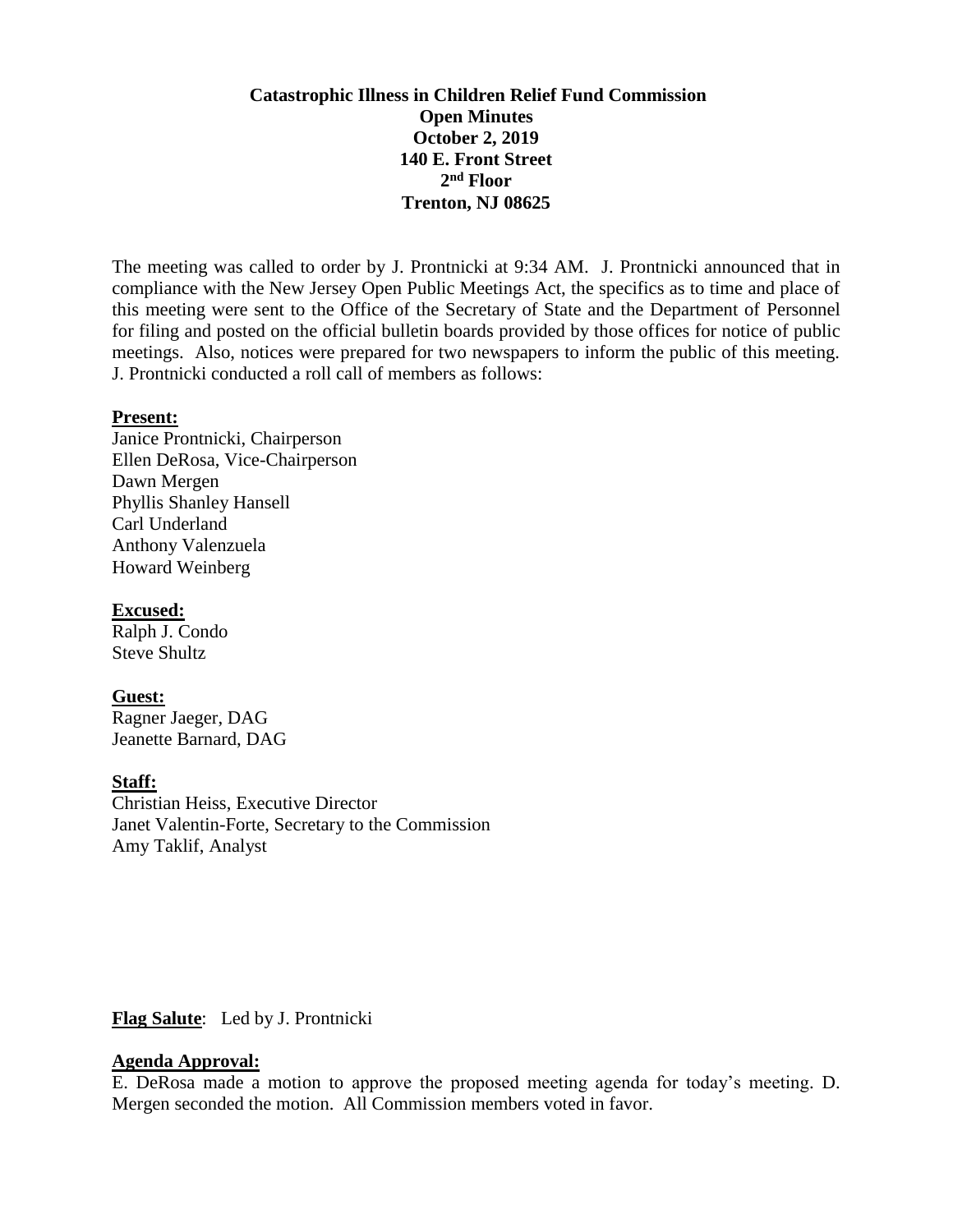# **Approval of Open Minutes of August 14, 2019 Meeting:**

E. DeRosa made a motion to approve the open minutes of August 14, 2019, with an amendment which was seconded by D. Mergen. All Commission members voted in favor of approving the open minutes.

### **Approval of Closed Minutes of August 14, 2019 Meeting:**

E. DeRosa made a motion to approve the closed minutes of August 14, 2019, which was seconded by P. Shanley Hansell. All Commission members voted in favor of approving the closed minutes.

# **Treasurer's Report:**

Executive Director C. Heiss gave a current Fund update and provided a draft Fiscal Year 2021 Budget which will be reviewed by the Personnel & Finance Committee before being presented to the Commission for approval at the next Commission meeting.

# **Closed Session:**

P. Shanley Hansell made a motion to go into closed session to review and discuss applications, which was seconded by E. DeRosa. All Commission members voted in favor.

# **Review of Applications:**

# **Appeals:**

ID#206912018 – E. DeRosa made a motion to overturn the ineligible determination of this application. P. Shanley Hansell seconded the motion. All Commission members voted in favor.

ID#209192018 – E. DeRosa made a motion to uphold the ineligible determination of this application. P. Shanley Hansell seconded the motion. All Commission members voted in favor.

# **Eligibles:**

E. DeRosa made a motion to approve eligible applications, with the exception of ID#205702018 and ID #214252019, for which additional information is necessary. The motion was seconded by P. Shanley Hansell. All Commission members voted in favor.

### **Reconsiderations:**

E. DeRosa made a motion to approve all reconsideration recommendations, as presented, which was seconded by P. Shanley Hansell. All Commission members voted in favor.

### **Ineligibles:**

E. DeRosa made a motion to accept the ineligible determinations, as presented;

With the exception of ID#217522019, as the analyst requested that the application be removed from the Ineligible batch prior to the Commission meeting due to receipt of additional materials from the family, and

With the exception of ID#215922019, ID#217872019, ID#218442019 and ID #219252019, as they were withdrawn by the families.

The motion was seconded by P. Shanley Hansell. All Commission members voted in favor.

The Commission requested that withdrawn applications be presented in a "withdrawn" category rather than as ineligible.